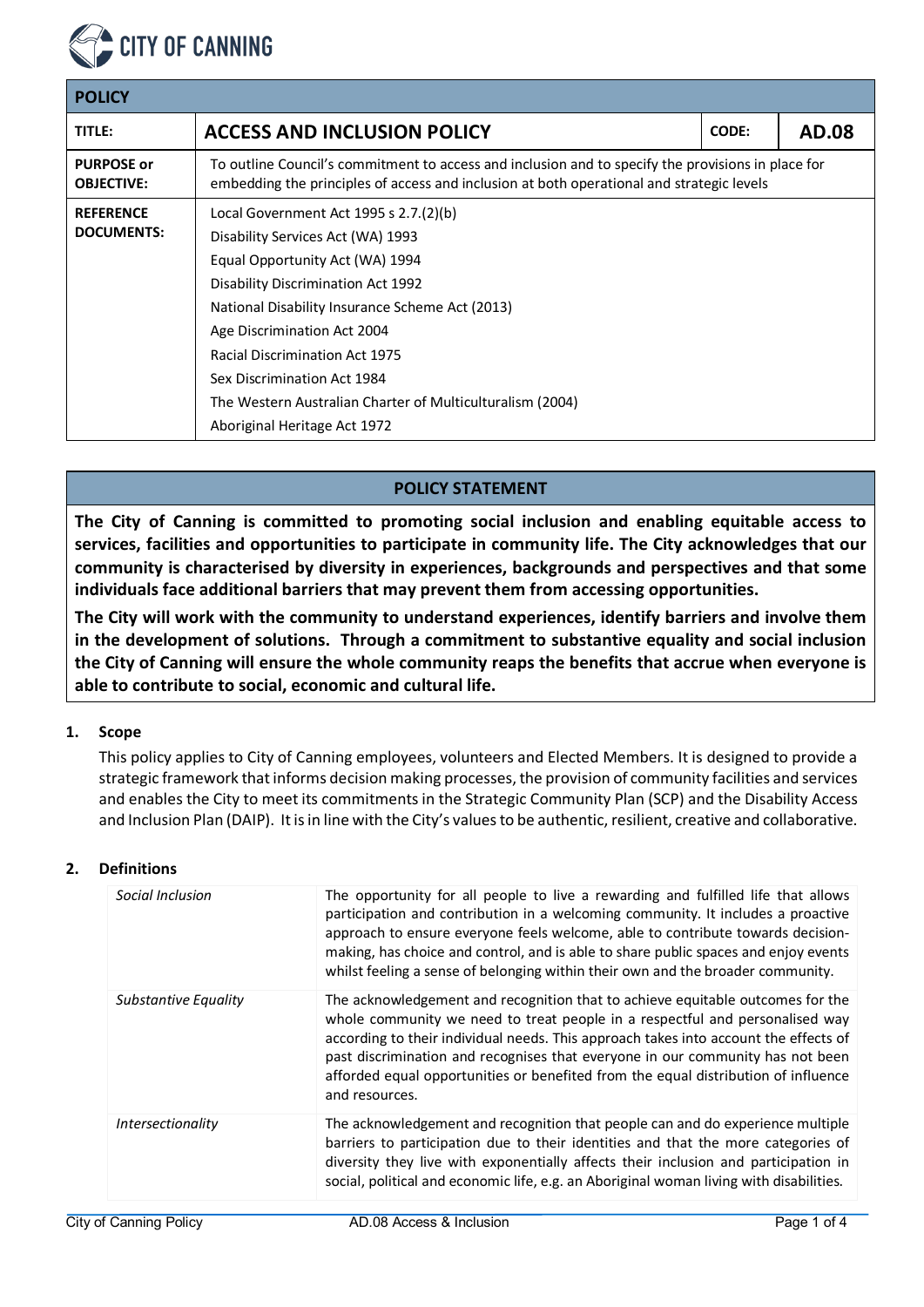

| Universal Access & Universal<br>Design | The principles of Universal Access and Universal Design state that amenities and<br>facilities must be useful to people of all abilities and conditions, whilst maintaining<br>enough flexibility and ease of use to be understood by people of varying levels of<br>education and experiences. Design and access must convey relevant information to<br>all users, regardless of their sensory capabilities and be able to be used with minimal<br>effort. If a user accidentally makes an error when using the design, they must not<br>be harmed or have their condition worsened as a result. The design must be<br>accessible regardless of a user's size or mobility with sufficient space for them and<br>any carer or supports they may require. |
|----------------------------------------|----------------------------------------------------------------------------------------------------------------------------------------------------------------------------------------------------------------------------------------------------------------------------------------------------------------------------------------------------------------------------------------------------------------------------------------------------------------------------------------------------------------------------------------------------------------------------------------------------------------------------------------------------------------------------------------------------------------------------------------------------------|
|----------------------------------------|----------------------------------------------------------------------------------------------------------------------------------------------------------------------------------------------------------------------------------------------------------------------------------------------------------------------------------------------------------------------------------------------------------------------------------------------------------------------------------------------------------------------------------------------------------------------------------------------------------------------------------------------------------------------------------------------------------------------------------------------------------|

### **3. Policy Commitments**

The City of Canning is committed to ensuring equity and social inclusion. The City will strive to embed the key principles of access and inclusion, being Universal Access and Universal Design; Social Inclusion; Substantive Equality; and Intersectionality, across its strategic and operational functions.

#### **1. Physical Access**

- a. The City will adhere to the Building Code of Australia, the Building Act 2011 Western Australia and will strive to meet the Australian Standards and Regulations during planning and development where practicable.
- b. For City buildings or facilities developed prior to current minimum building standards, Council will make an annual budget allocation and agree on a priority list of upgrades to meet contemporary standards.
- c. The City will meet the needs of people of all abilities when undertaking works that affect the accessibility of sites, facilities and use of spaces in and around developments.
- d. The City will apply best practice standards to ensure physical access to facilities, streetscapes, parks, playgrounds and events.

#### **2. Access to Information**

- a. Upon request, the City will make information and communications available in alternative formats, following best practice standards for accessibility.
- b. The City will accommodate reasonable requests to provide access to an interpreter so to ensure community members have access to City programming and services.
- c. The City will ensure that it builds the capacity of its customer facing staff to utilise and direct people to the Translating and Interpreting Services National.

### **3. Social Inclusion**

- a. The City is led in cultural matters by protocols identified by Traditional Owners and recognises and respects the relationships and custodianship of the Whadjuk Noongar people to Canning.
- b. The City values the contribution that people from diverse cultural backgrounds make to Canning and commits to taking a leadership role in eliminating racial, religious and cultural discrimination in the City.
- c. The City recognises that Canning is a place where people of all abilities, cultural backgrounds, sexualities, genders and ages should feel welcome and proactively fosters a welcoming environment in its buildings, facilities and services.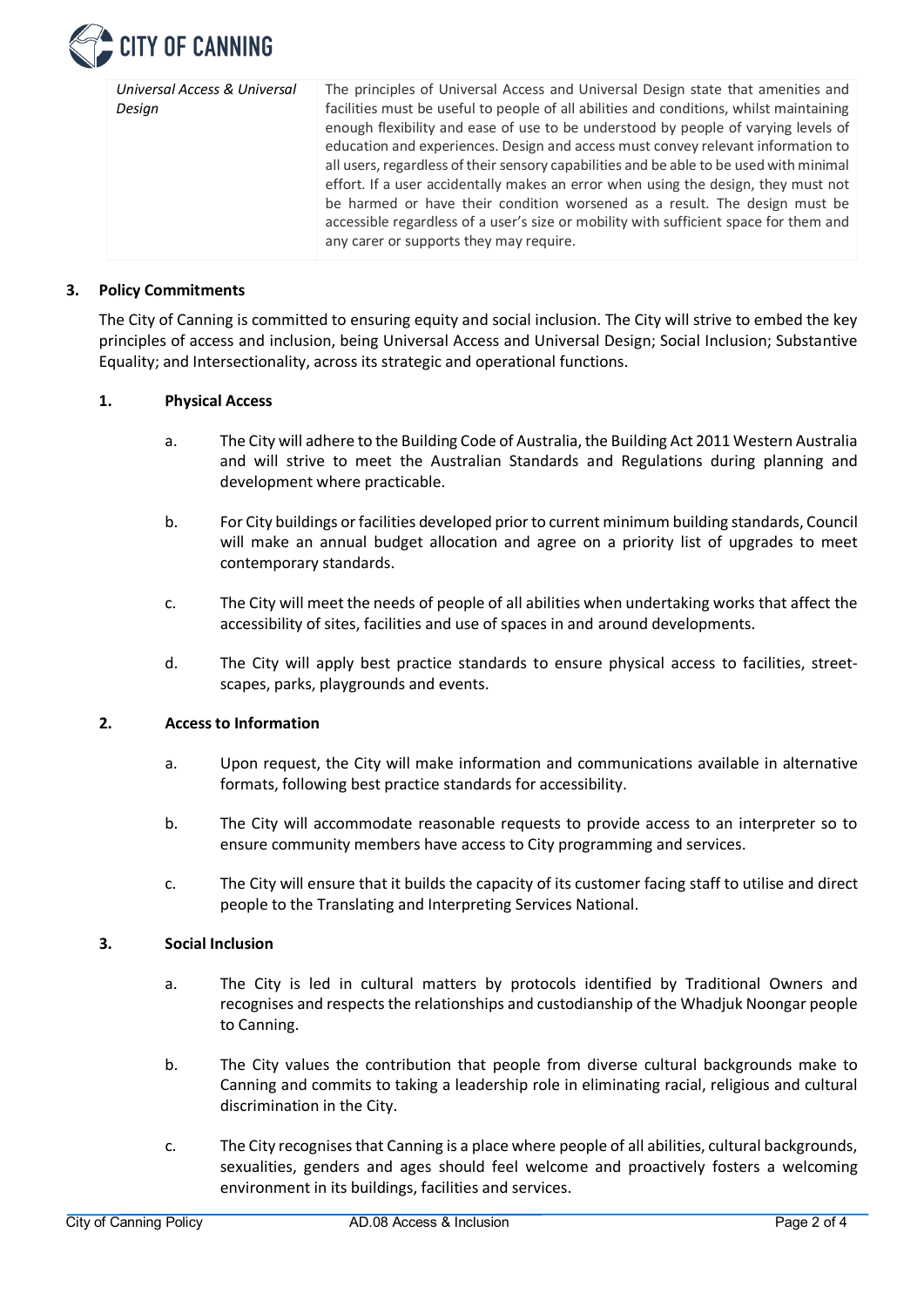

## **4. Planning and Development**

- a. The City integrates access and inclusion principles into project management and community engagement processes, ensuring appropriate analysis and consideration of barriers to access and inclusion.
- b. The City ensures that Whadjuk Noongar Traditional Owners are consulted in a respectful, meaningful and authentic manner in the planning and development stages of strategic projects, especially those that change land and waterways.
- c. The City will lead the way in Universal Access and Universal Design and incorporate these principles in building and development projects wherever possible.

## **5. Civic Participation**

- a. The City recognises the importance of substantive equality in civic participation and takes reasonable actions to ensure community members who experience barriers to participation are included in events, programs, services and decision-making that affect them.
- b. The City will maintain an Access and Inclusion Advisory Group to provide advice on matters related to access and inclusion relevant to the City.

## **6. Learning and Development**

- a. The City will develop a plan to ensure Cultural Competency and All Abilities training occurs every 2 years throughout the organisation, prioritising community-facing roles.
- b. The City will make Cultural Competency and All Abilities training available to Elected Members within a year of their election.
- c. New staff will receive this policy, supporting documents and be required to undertake initial online training modules in the areas of access and inclusion within the first 90 days of employment at the City.

## **7. Recruitment and Orientation**

- a. City recruitment processes and materials will encourage people of all abilities, Aboriginal and/or Torres Strait Islander peoples, people from diverse cultural backgrounds, ages, sexualities and gender identities to apply for employment and volunteering positions at the organisation.
- b. The City will ensure that new staff, volunteers and Elected Members who require accessible equipment and technology to undertake their roles are provided these prior to their commencement at the City.
- c. People leaders who are in the process of recruiting new staff and volunteers are encouraged to see diversity as high value strengths in teams and seek to recruit teams that reflect the diversity of the City.

## **8. Customer Service**

a. Customer service at the City will be respectful and welcoming demonstrating that diversity is both valued and welcome in the City.